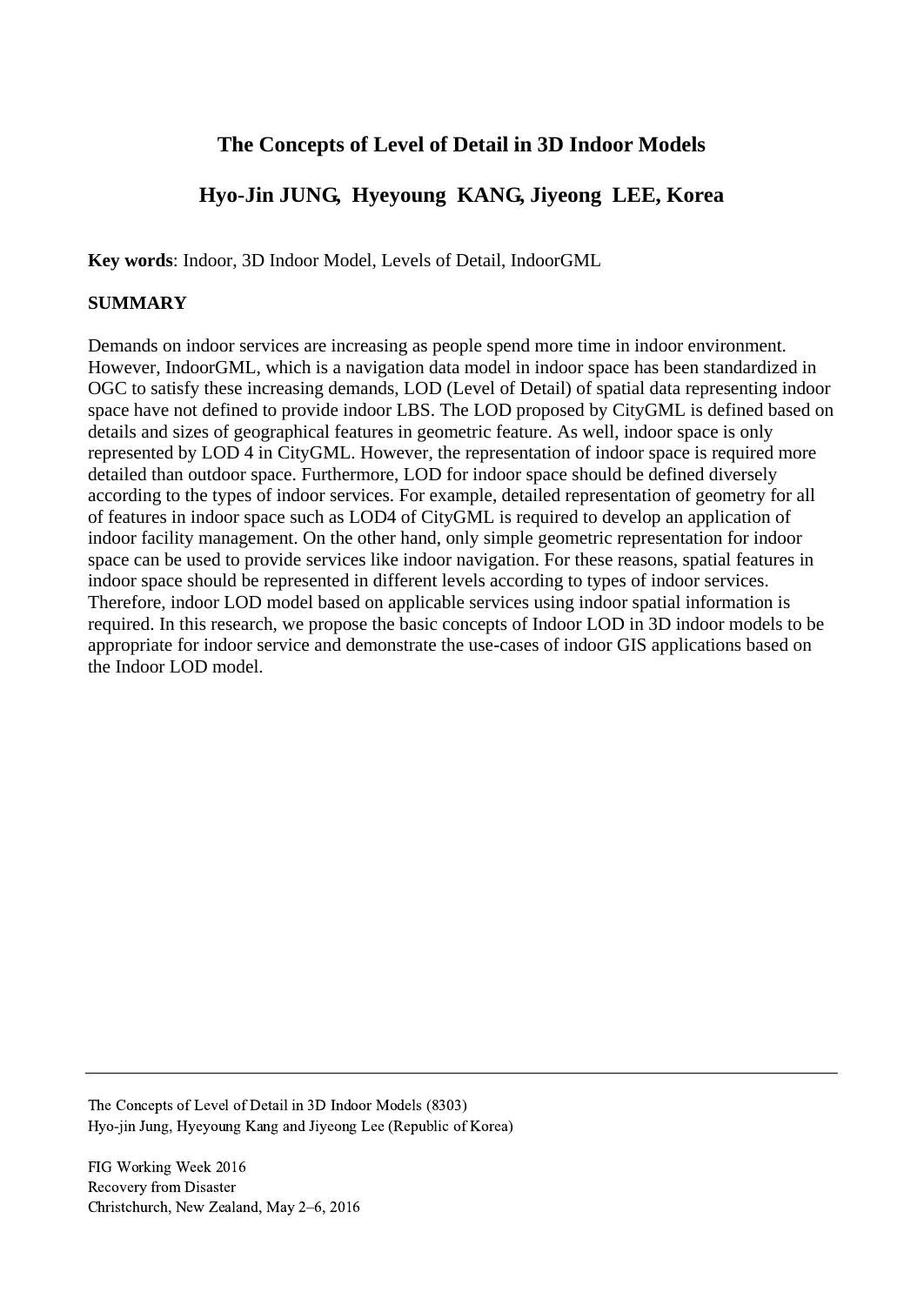# **The Concepts of Level of Detail in 3D Indoor Models**

# **Hyo-Jin JUNG, Hyeyoung KANG, Jiyeong LEE, Korea**

### **1. INTRODUCTION**

GIS applications in indoor space have been more popular, as much as human activities have expanded increasingly from outdoor space to indoor space. In this reasons, various services and systems based on indoor GIS applications also have gained greater attentions in many fields. For providing multiple services in indoor space, indoor data have generated in many ways: footprint, omni-directional image, etc. Using these kinds of data formats, indoor navigation, virtual simulation, or facility management can be serviced. We argue that it is required to define representation of indoor data based on ways of data generation. In case of providing simple services like showing indoor route, however, perfect virtual description for indoor space is not suitable in terms of data volume and cost. Therefore, the usage of different levels-of-abstraction is of great importance (Köninger, 1998). Features are described by this abstraction that is called levels-of-detail (LOD).

In outdoor space, LOD model can easily apply to representation of features. Since features of outdoor space are commonly classified by geographical scale, many researches for LOD models focus on this classification. Indoor Space, on the other hand, should be considered differently. It is hard to set up the criteria for indoor space like LOD model of outdoor space applying geographical scale. Additionally, differences for constructing data exist between outdoor space and indoor space. As a result, a concept of LOD model suitable for indoor space is required.

CityGML proposed LOD model, yet LOD for indoor space is only defined at LOD 4. This LOD is too detailed to provide simple applications. Indoor space can be represented geometrically simple in case of indoor routing, on the other hand, detailed information of indoor space is required for virtual simulation or facility management (figure 1). To take this into account, this study suggest LOD model for indoor space based on indoor application services.

The Concepts of Level of Detail in 3D Indoor Models (8303) Hyo-jin Jung, Hyeyoung Kang and Jiyeong Lee (Republic of Korea)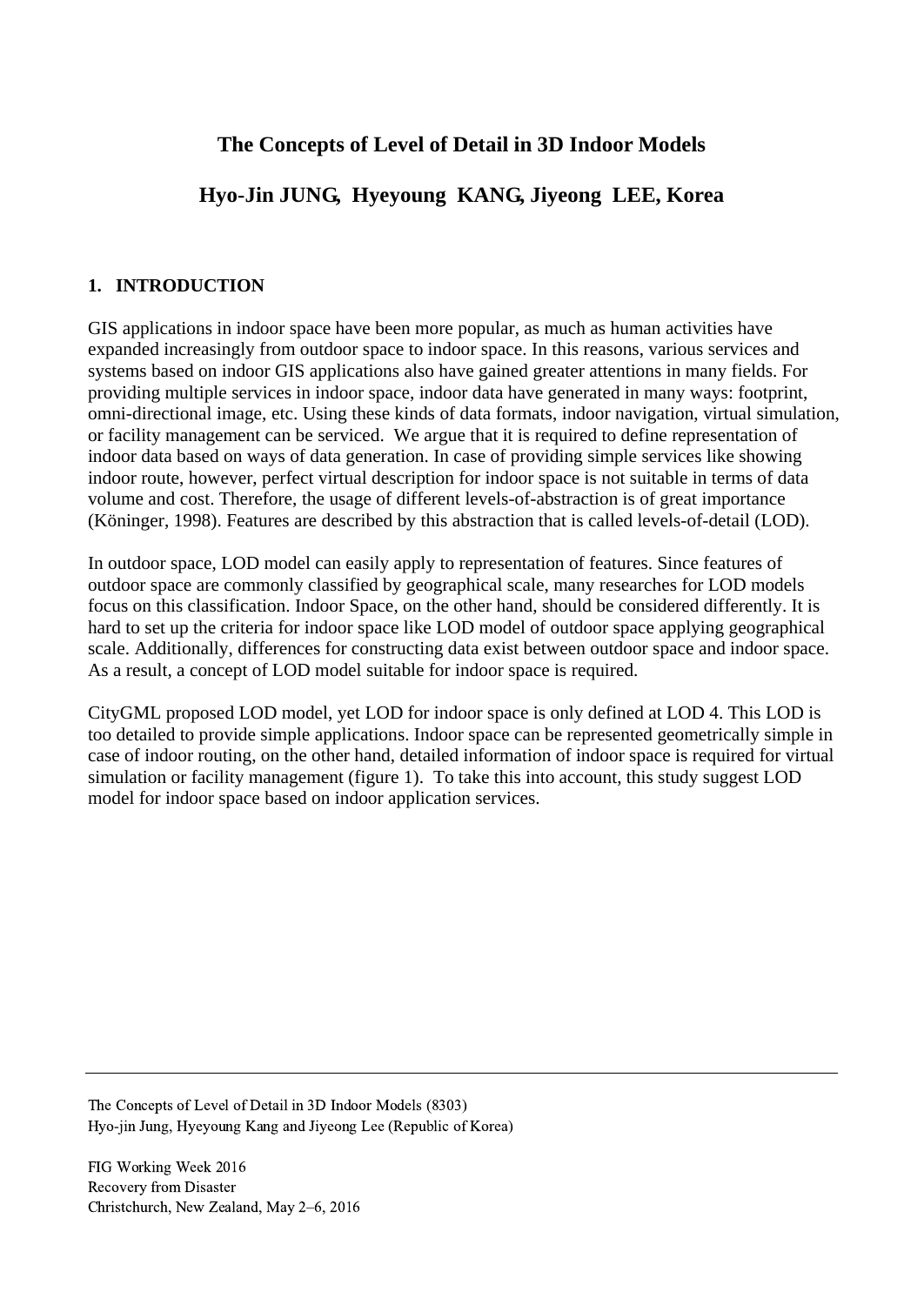

**Figure 1.** Indoor Space Representation(BuildingSmart,2015)

# **2. RELATED WORK**

For visualizing spatial data, researches for LOD model have been carried out. Researches can be divided to 2 parts: City model, and Indoor model. LOD of city model have been discussed by CityGML which is one of the representative city models. We examine CityGML and other LOD for city model representing and analyzing city features. Indoor LOD model also examines through this section, which visualizes indoor feature and provides indoor applications

# **2.1 Level of Detail in 3D city models**

Purpose of LOD in 3D city models is to visualize city structure in terms of city plan process and make applications for city. As city space composed of several small, medium, and large structures, city features can be differentiated by specific map scale (Köninger ,1998). For example, city object building can be described detailed in large-scale, on the other hand, building is presented simple in small-scale. Köninger (1998) proposed 3 LOD based on map scale. First LOD presents building as a box object and second LOD includes position of building with more detailed building object. In most detailed LOD, building is described more detailed than other LOD using phototexture.

CityGML(OGC, 2012) is open data model published by OGC(Open Geospatial Consortium). It provides 5 consecutive level-of-details based on geographical scale for representation and application of city feature (figure 2). In CityGML, feature representation is provided for analyzing and visualization feature in each geographical scale. LOD 0 is 2.5D digital terrain model and presents building as a feature parts like floor or roof. LOD 1 consists of block model and LOD2 shows textured and differentiated roof structures. LOD 3 describes more detailed architecture like opening, window, etc. LOD 4 represents interior of building.

LOD model for representing city space is defined based on geographically scale, yet most study focus only on outdoor space except CityGML. However, only one level (LOD 4) is for indoor space but it is too detailed to implement some applications in CityGML. This problem may cause data generation and maintenance issues. Furthermore, data volume of LOD 4 is huge to use web

The Concepts of Level of Detail in 3D Indoor Models (8303) Hyo-jin Jung, Hyeyoung Kang and Jiyeong Lee (Republic of Korea)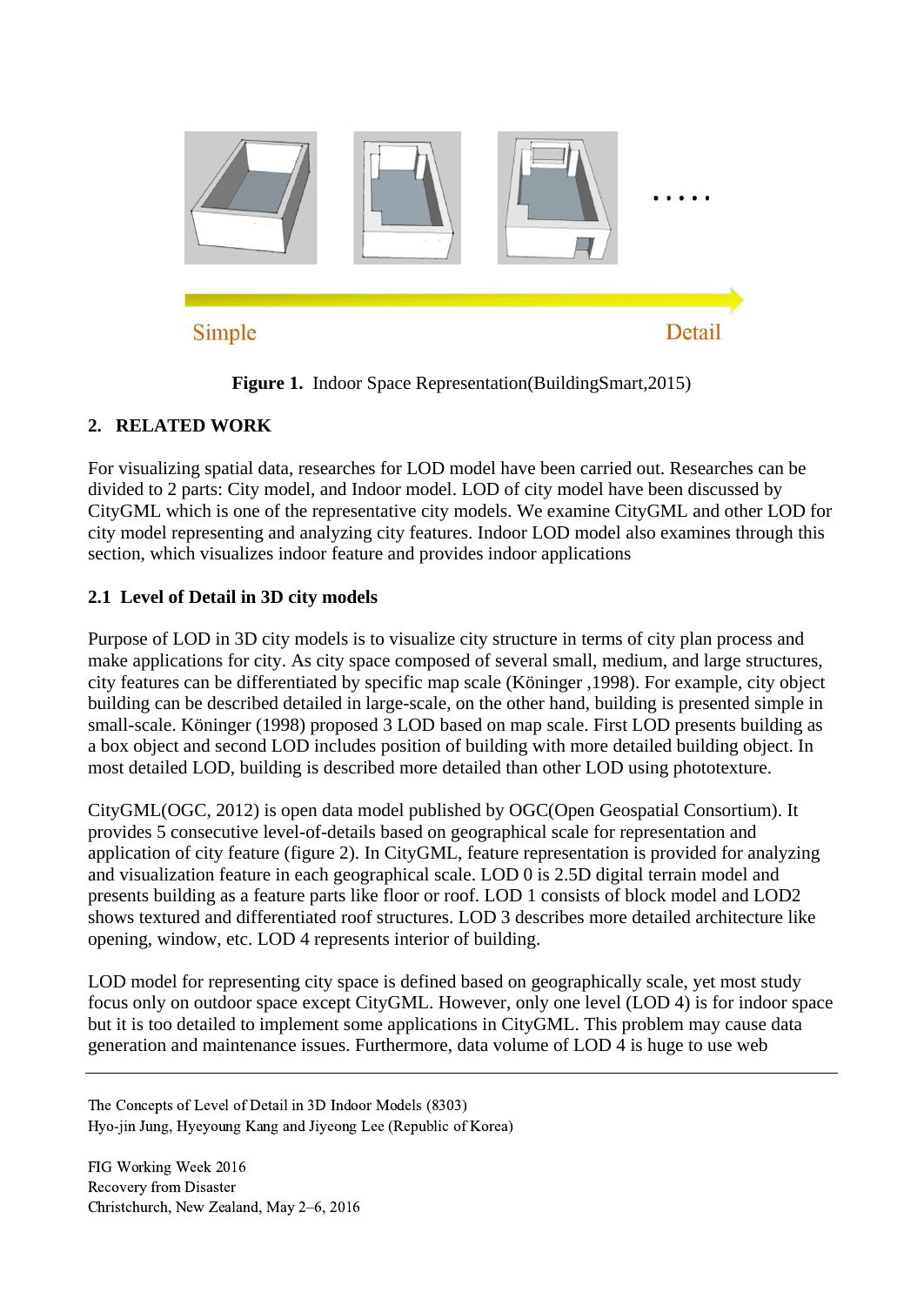application. Therefore, we argue that LOD model for indoor space is required based on indoor applications.



**Figure 2.** LOD of CityGML(OGC,2012)

## **2.2 Level of Detail in 3D indoor models**

Researches for indoor LOD model discussed the classification of indoor features based on indoor application services. Kemec(2012) discussed indoor LOD model corresponding with LOD definition of CityGML. Additionally, this model concentrates on service for disaster situation and its purpose is to prepare disaster and implement virtual simulation.

Hagedorn (2012) suggests indoor LOD model for route visualization in indoor space (Figure 3). This LOD model is divided to thematic, geometry, and routing model and illustrates way to inform and visualize route for indoor service. Features to represent building like floor, wall can be described by thematic model. Geometry model specify indoor feature geometrically and connected space is defined by routing model providing routing network.



**Figure 3.** LOD of Indoor Model Instances [Benjamin]

Indoor LOD model proposed by Kang(2014) applies these geometry model and thematic model. Indoor space data can be distinguished by way to generate data: image data, and geometry data.

The Concepts of Level of Detail in 3D Indoor Models (8303) Hyo-jin Jung, Hyeyoung Kang and Jiyeong Lee (Republic of Korea)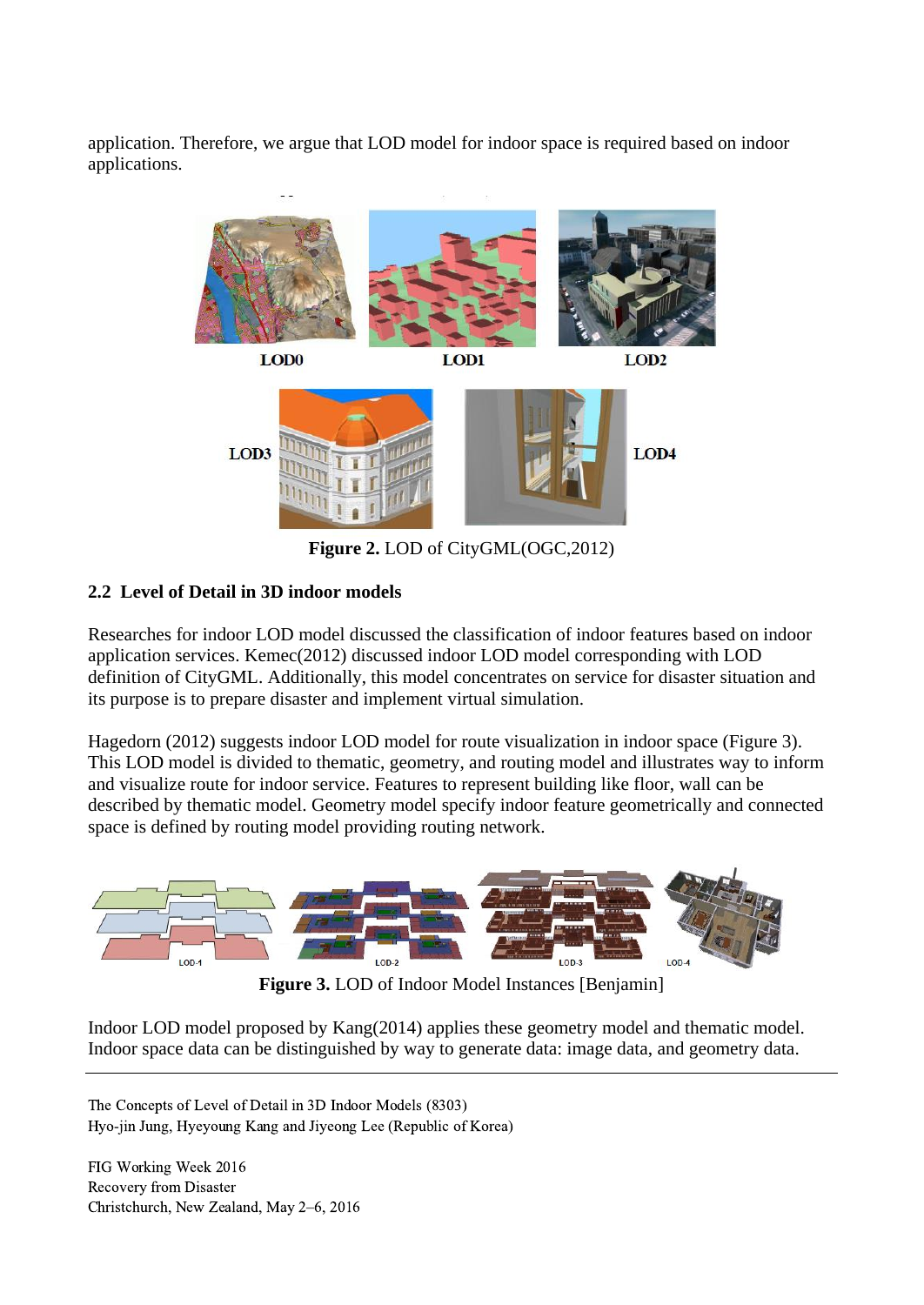Kang (2013) consider generation of data for LOD classification. Keeping in view the same idea, this work focuses on indoor LOD model based on way to generate indoor space data.

## **3. CONSIDERATIONS IN INDOOR LOD MODEL**

For indoor space representation, we have to reflect four considerations to indoor LOD mode; Geographical scale issues, data capture methods, application issues, and data types.



**Figure 4** Considerations for Indoor Space Representation

### **3.1 Geographical Scale Issues**

First consideration is geographical scale issues. Generalization of geometric features based on geographical scale has to be considered as LOD model is commonly defined by geographical scale. However, indoor LOD model should be considered differently since geographical scale is always large-scale in indoor space. According to situation or application in indoor space, demanded position accuracy may differ.

## **3.2 Data Capture Methods**

Data capture for indoor space is implemented by various methods. Most common method is to use CAD/BIM tool or LiDAR. Omni-directional camera or 3D laser scanners are also used currently. These methods for generating data cause diverse data types of indoor space. Accordingly, data capture methods should be considered for indoor LOD model.

The Concepts of Level of Detail in 3D Indoor Models (8303) Hyo-jin Jung, Hyeyoung Kang and Jiyeong Lee (Republic of Korea)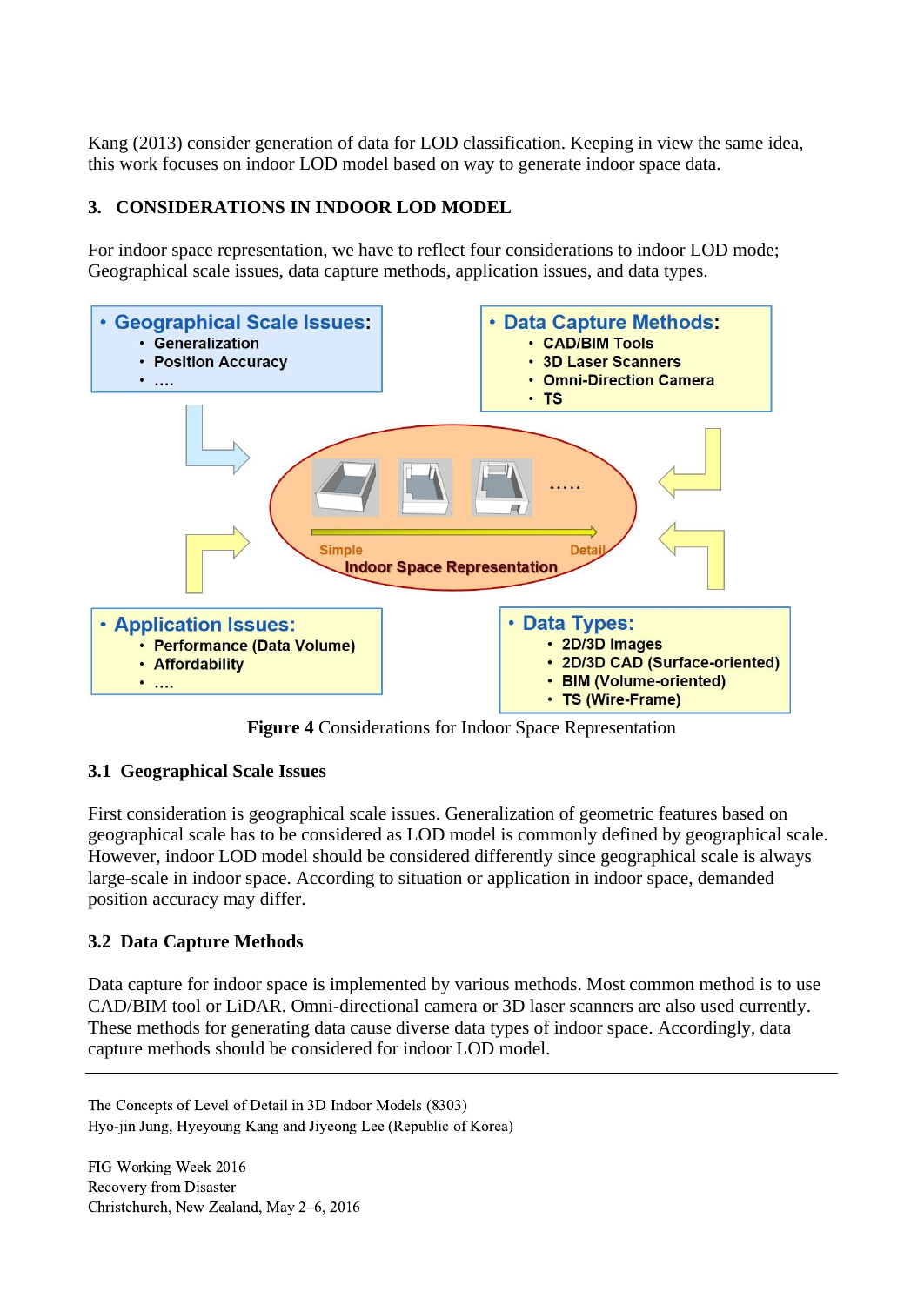## **3.3 Application Issues**

Application issues are also important. According to applications purpose, affordability and performance can differ. For example, LOD 4 of CityGML is not appropriate for web applications because of data volume. It is required to define LOD model considering cost and performance of data generation.

# **3.4 Data Types**

Data types of indoor space can be divided by dimension: 2D and 3D. 2D and 3D data divide to image data and vector data again. Therefore, various types of indoor data should be considered for LOD model.

# **4. LEVEL OF DETAIL IN 3D INDOOR MODELS**

This study proposes indoor LOD model reflecting four considerations previously discussed (Figure 5). First, this LOD model divides to 2D representation and 3D representation. 2D representation is composed of indoor LOD 0 and LOD 1. In these levels, indoor space is showed simple. 3D data represent geometric modeling features. These levels consist of indoor LOD2, LOD 3, and LOD 4. These LOD show features more detailed than 2D representation.



**Figure 5.** Proposed Indoor LOD Model

The Concepts of Level of Detail in 3D Indoor Models (8303) Hyo-jin Jung, Hyeyoung Kang and Jiyeong Lee (Republic of Korea)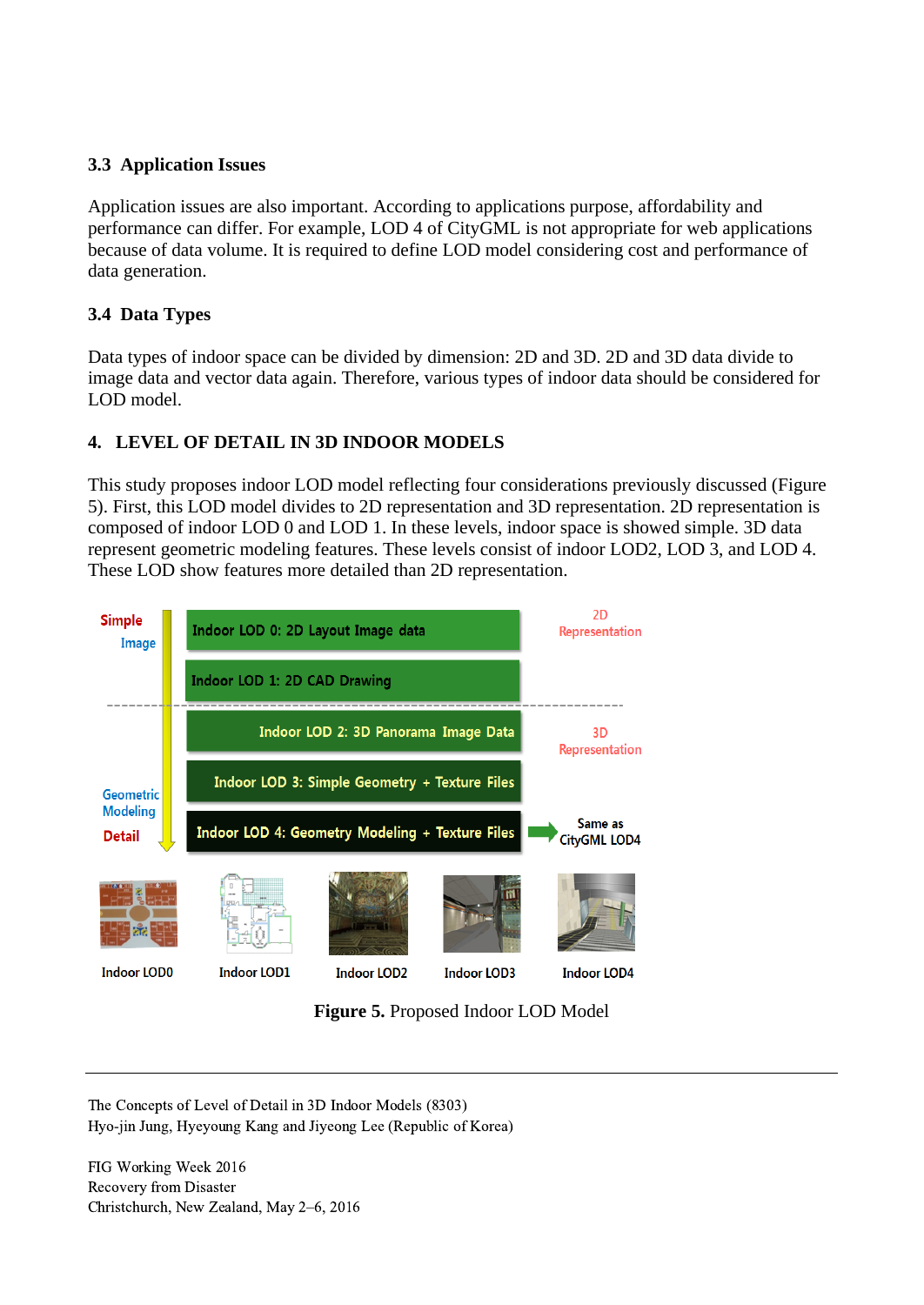Proposed indoor LOD model can be applied to various indoor applications. Indoor LOD0 and LOD 1 can generate indoor data rapidly and store low volume. Accordingly, these levels are appropriate for simple indoor routing. Indoor LOD 2 applies to virtual simulation, or store view using omnidirectional image to represent 3D indoor space. Indoor LOD 3 describes indoor space from boxes of 3D geometric features to surface of space. In this level, virtual indoor simulation, indoor navigation, and facility management can be serviced. Indoor LOD 4 presents space most detailed. This level is derived from CityGML LOD4 and applies to indoor facility management and disaster simulation. Proposed indoor LOD have characteristics such as geometry, visualization, application filed and data format based on dimension of data (Table 1).

|                                                   | <b>Image Representation</b> |                   | Geometric Representation                                             |                                                                                              |                                                                                    |
|---------------------------------------------------|-----------------------------|-------------------|----------------------------------------------------------------------|----------------------------------------------------------------------------------------------|------------------------------------------------------------------------------------|
|                                                   | <b>Indoor LOD</b>           | <b>Indoor LOD</b> | <b>Indoor LOD</b>                                                    | Indoor LOD                                                                                   | <b>Indoor LOD</b>                                                                  |
|                                                   | $\Omega$                    |                   | 2                                                                    | 3                                                                                            |                                                                                    |
| <b>Spatial Object</b><br>Geometry<br>Information  |                             |                   | 2D Curve                                                             | 3D Solid<br>(Representing)<br>vertical<br>protrusion<br>and sink of<br>surface and<br>slope) | 3D Solid<br>(Including)<br>sophisticated<br>structures of<br>surface)              |
| Accuracy<br>Classification<br>(location(/height)) | Low<br>(1m)                 | Medium<br>(1m)    | Low                                                                  | High<br>(0.4/0.4m)                                                                           | Very High<br>(0.2/0.2m)                                                            |
| Visualization data                                | footprint                   | 2D CAD<br>Drawing | Panoramic<br>Image                                                   | True Ortho<br>Imagery                                                                        | True Ortho<br>Imagery                                                              |
| <b>Application Field</b>                          | Route<br>Guidance           | Route<br>Guidance | Store-view,<br>Virtual<br>Indoor<br>Experience,<br>Route<br>Guidance | Facility<br>management,<br>Virtual<br>simulation,<br>Disaster<br>simulation                  | Facility<br>management,<br>Virtual<br>simulation,<br><b>Disaster</b><br>simulation |

Table 1. Characteristics of proposed Indoor LOD Model

### **4.1 Indoor LOD 0**

Indoor LOD 0 represent indoor space as 2D image like 2D footprint. In this level, indoor features are described as a simple image rather than a detailed geometry. Furthermore, indoor components like stairs can be founded only if images represents those components. This kind of simple 2D indoor data is already constructed in large building and is easy to generate. However, its accuracy is low to provide various applications. Indoor LOD 0 is suitable for indoor information maps since connectivity among rooms' shows in image maps.

The Concepts of Level of Detail in 3D Indoor Models (8303) Hyo-jin Jung, Hyeyoung Kang and Jiyeong Lee (Republic of Korea)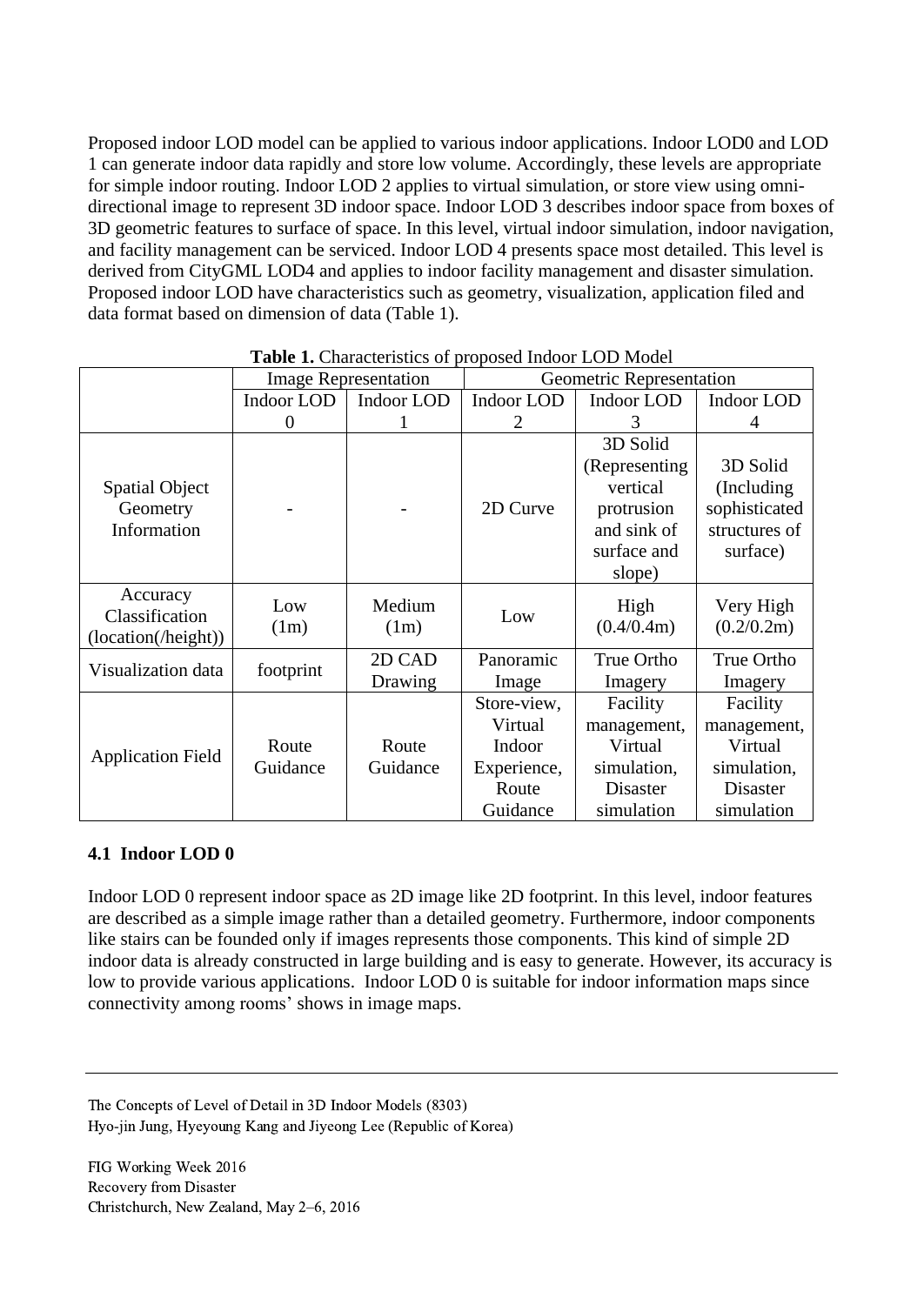### **4.2 Indoor LOD 1**

Indoor LOD1 represents indoor space as 2D vector data like CAD drawing. Floor plan using CAD is essential for constructing building legally. For this reason, indoor data in indoor LOD 1 is sufficient to generate. This level has much higher geometric accuracy than indoor LOD 1. Indoor routing with calculating distance or time can be provided in this level as 2D CAD data represent various components of indoor space. However, these data types are hard to presents indoor data as geometric features. Therefore, more complicated services cannot be provided.

### **4.3 Indoor LOD 2**

Although indoor LOD 1 use image data for representing indoor space and indoor features, it is not sufficient to represent real features. Indoor applications like indoor virtual simulation require realistic representation for indoor space. In case of virtual simulation services like Google art project, services don't need to provide same function with real space. Omni-directional image is suitable for providing these kind of services in spite of low accuracy. Indoor LOD 2 proposed in this study use omni-directional images to present indoor space and indoor features. Indoor LOD 2 can be applied to services like Google street view or Daum road view. It also can provide simple route guidance using a panoramic image.

### **4.4 Indoor LOD 3**

Indoor LOD 3 represents indoor space using 3D Solid feature, 3D surface, and texture file. Indoor space is described by 3D geometry and also, look like real space using texturing. In this level unlike indoor LOD 0, 1 and 2, selection for spatial features and queries can be implemented by high accuracy. Indoor space defined by realistic 3D geometry features also can offer various applications, yet indoor LOD model may become more complicated and have problem with data volume and high cost. Indoor data generation should differ from generalization of geometry features. For this reason, all of indoor space is represented as a simple box style of 3D geometry features in indoor LOD 3. In case of using simple box features for representation, indoor navigation like indoor LOD 2 can be serviced. On the other hand, facility management and simulation service can be provided in case of using texturing data instead of detail description.

### **4.5 Indoor LOD 4**

Indoor LOD 4 has the most detailed representation, and this level offers the highest geometric accuracy. Basically way to represent indoor space using 3D geometry and texture file is similar to indoor LOD 3. However, this level doesn't implement generalization and have similarity using real image texturing. Therefore, sophisticated structures of surfaces are presented in this level. Representation of indoor LDO4 is same with LOD 4 of CityGML.

The Concepts of Level of Detail in 3D Indoor Models (8303) Hyo-jin Jung, Hyeyoung Kang and Jiyeong Lee (Republic of Korea)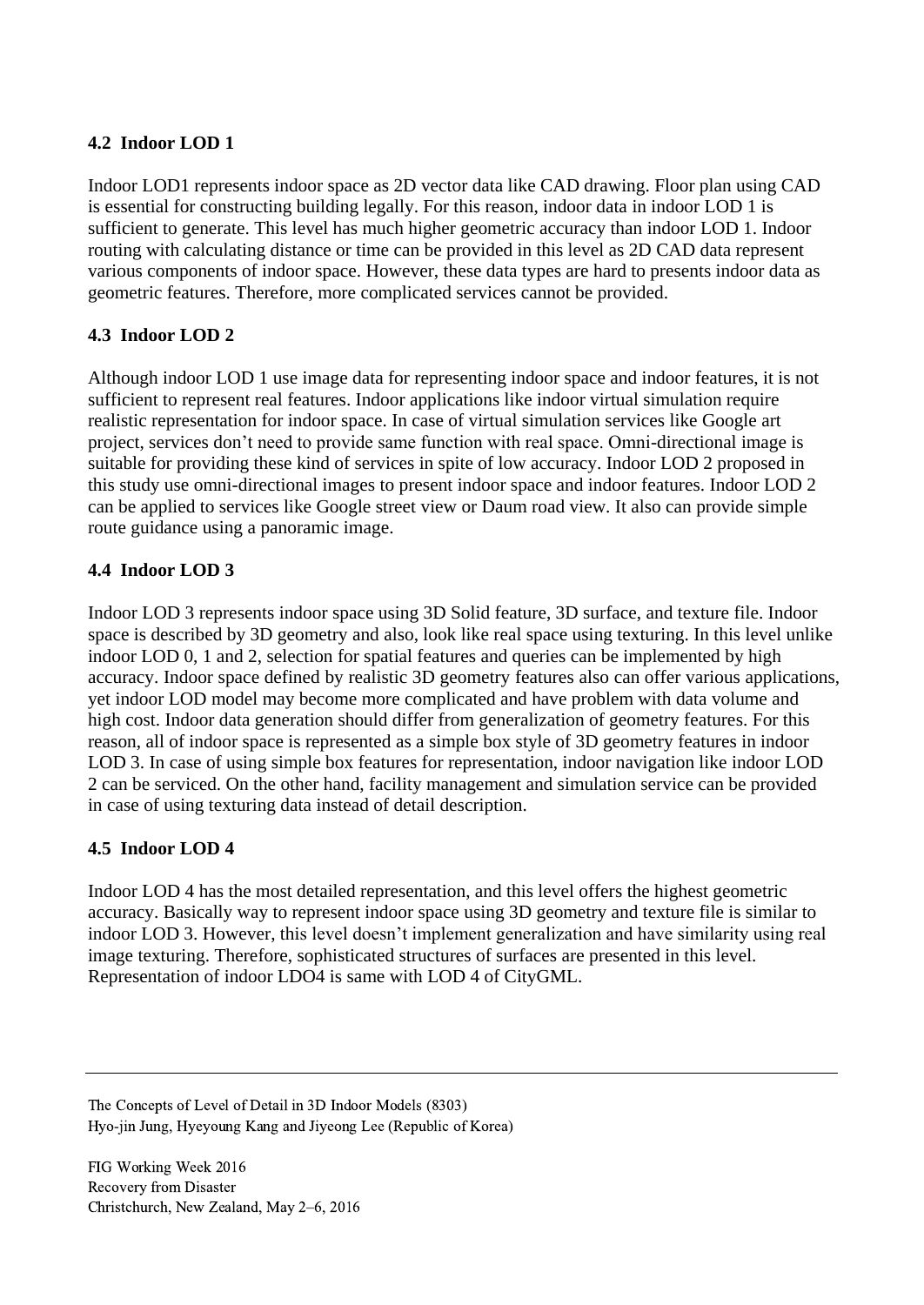## **5. CONCLUSION**

We discussed Indoor LOD model to represent indoor space. Indoor space data is hard to apply geographical scale and also generated in various ways. For these reasons, data types and applications can differ. This study proposed indoor LOD model considering these cases. Figure 6 is examples of indoor applications based on proposed indoor LOD model in this study. Indoor navigation can be serviced by Indoor LOD 0, 1, and 2. Virtual museum tour like Google art project can be provided by Indoor LOD 2, and 3. Complicated services such as simulation and space management can be offered by LOD 4. In the future, we will specify proposed indoor LOD model. Additionally, generation of indoor data will be implemented based on proposed model.



**Figur 6.** Examples of Indoor Applications Based on Proposed Indoor LOD Model

### **ACKNOWLEDGEMENTS**

This research was supported a grant from geospatial information workforce development program funded by the Ministry of Land, Infrastructure and Transport of Korean Government (2014-04-09)

### **REFERENCES**

BuildingSmart Alliance. [www.buildingsmart.org](http://www.buildingsmart.org/)

The Concepts of Level of Detail in 3D Indoor Models (8303) Hyo-jin Jung, Hyeyoung Kang and Jiyeong Lee (Republic of Korea)